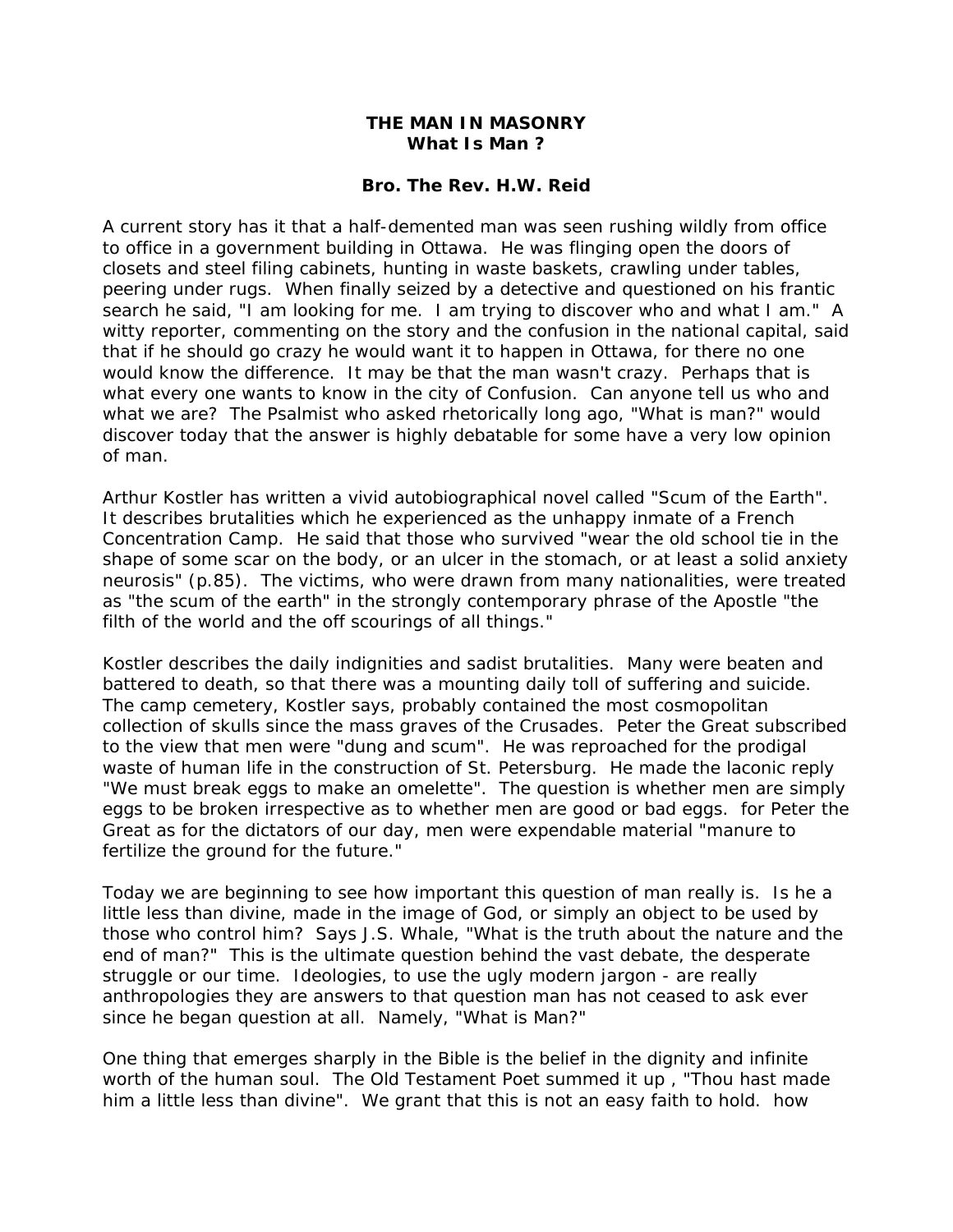easily, by paraphrasing the poet's own words against him, "when I consider the heavens" the new expanse of them that the telescope has opened up - what is man? When we consider the ideologies of collectivism, totalitarianism - what is man - a pawn on a chess board to be pushed around? Said Dr. Iddings Bell, "Man is about to perish because he has lost the vision of his true greatness." "O Lord," said a Scottish Diving, "Help me to have a high opinion of myself." Said the Psalmist, "Thou hast made him a little less than divine."

See man's greatness in view of the materialism of our day. He towers above matter. to be sure he has kinship with the earth, the chemical elements in him are the same as all other creatures, worth about 95 cents at the 9 o'clock special, but they are there to help him become more than dust. Edison said the chief function of the body was to carry the spirit around. Ideas leap around within his brain; emotions stir within his breast; imagination leaves the dust of the body to see into future cities and patterns that nature never dreamed. Like the ancient mariners, who do sailing over the sunken islands of Atlantis, hearing voices rising from the long buried city, so also are there ideas, hopes memories, buried in the subconscious depths, now and again sending up mysterious voices to remind man of his lineage with the invisible world of the spirit. In the words of a current observer of life "Man may wonder at the extent of the material universe, but man is still the astronomer, and the greatest wonder is still at the small end of the telescope." Says Tennyson, "Here he sits, shaping wings to fly, his heart forbades a mystery, he names the names of eternity.: Man created in the divine image has in the range of the finite similar powers to the infinite powers of the Divine. This likeness of mind and spirit can think God's thoughts after him, feel his presence, know his will and spirit with spirit can meet. What is man?> The religious (Christian) answer is that he is a restless child of earth, but a child of eternity too, with "eternal longings in him", longings that move him to seek fellowship with his fellows and be found by his Creator and his God.

Years ago a story was in circulation about a Russian girl who took a Civil Service Exam and when it was over was fearful about passing. On question especially she kept worrying about: "What is the inscription on the Sarmian Wall? She had written what she thought it was - "Religion is the opiate of the people" - but to be certain she walked the seven miles from Leningrad to the Sarmian Wall. There it was, exactly as she had set it down in the paper - "Religion is the opiate of the people". Falling on her knees she crossed herself and said, "Thank God". Ah yes, as Francis Bacon remarked, "atheism is rather in the lip than in the heart of man". The reason is not far to seek, Thou hast made him a little less than divine. As Augustine summed it up a long time ago, "Thou hast made us for Thyself and our hearts are restless until they rest in Thee, O God".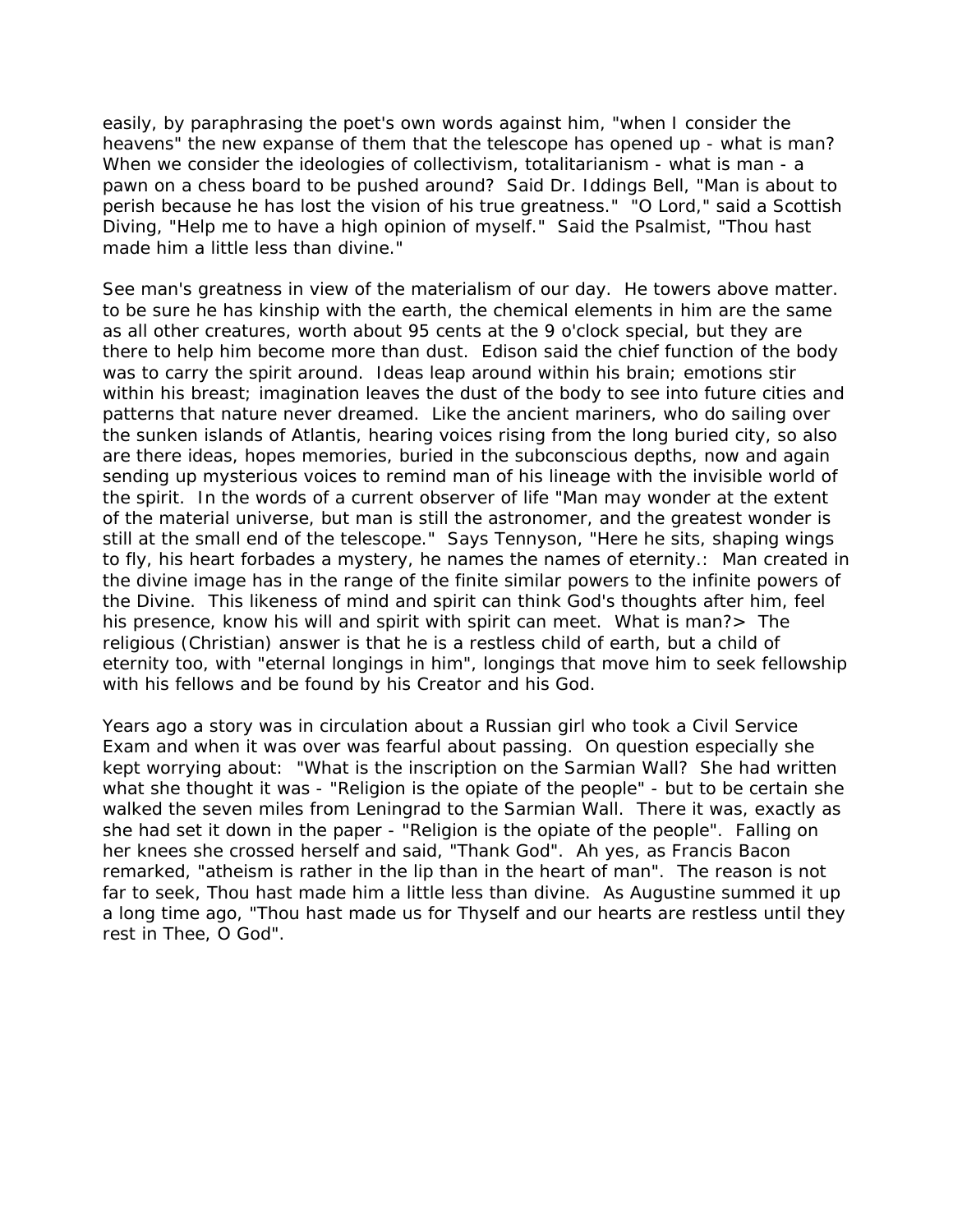# **THE MAN IN MASONRY What is he Seeking; What Should He Find in the Lodge**

# **Bro. J.H. Laycraft**

 This, then is the man standing at the door of the Lodge awaiting the richer world that Masonry should offer him. He is created by God but equally he is created for God. though he can rise to the heights, so can he grovel in the depths of evil. why does he stand at the door of Masonry? What is it that he seeks?

The answer to this question at first seems so simple that only on reflection does the duty we have undertaken to him assume its true proportion. He seeks growth. It is part of man's nature as a spiritual being that he must grow in stature. As a social being, the divine in man leads him to brother hood with all men. As a thinking creature he seeks growth in the realization of his intellectual potential. but above all, as a spiritual being he seeks to realize the Fatherhood of God.

Thus it is a vital moment for he who stands at the door of the Lodge and it should be a solemn moment for we who sit within to await his coming. First, we must admit our shortcomings for we have allowed Masonry to fail some men and our venturer at the door of the Lodge is aware of it. He has seen many a good man who honours his title as a Mason; let us hope that is why he is there. But he has also seen men who do not honour the Craft. He has seen those who are only nominally Masons and can conclude that we offered them too little to keep them. He will be taught that each of us is the brother of all men but he knows that bigotry is not unknown among us.

He has come to take us on faith for he knows little about us or of the teachings of our Order. It is said that faith is the substance of things hoped for, the evidence of things unseen. This is so for he who waits. The fact that he is there at all speaks of the need within himself.

The Craft appeals to him as a social being. He will join a brotherhood that is interested in him as an individual. He seeks to achieve brotherhood first, and most simply with those nearest to him. In a larger sense he seeks brotherhood with all mankind in a world bedeviled by strife and bigotry. It is the divine in man and his belief in the Fatherhood of God which must create brotherhood.

The story is told of a beggar in a time of want who cried his need to a man passing by. But the man, too, was without bread and he said to the beggar, "My Brother, I have none". Then through his distress the beggar's face brightened for he had been given a great gift. There had been bestowed on him something more than bread - the accolade "My Brother".

So we too have much to offer in the simple title, "My Brother". He who comes to us in darkness also seeks growth in his intellectual attainments. Masonry with its use of symbols will lead him to a concept of ethics -- to the contemplation of that which is good. The good man achieves the fullest development of his faculties, but happily he finds it a receding goal for as he increases in knowledge, he increases his capacity for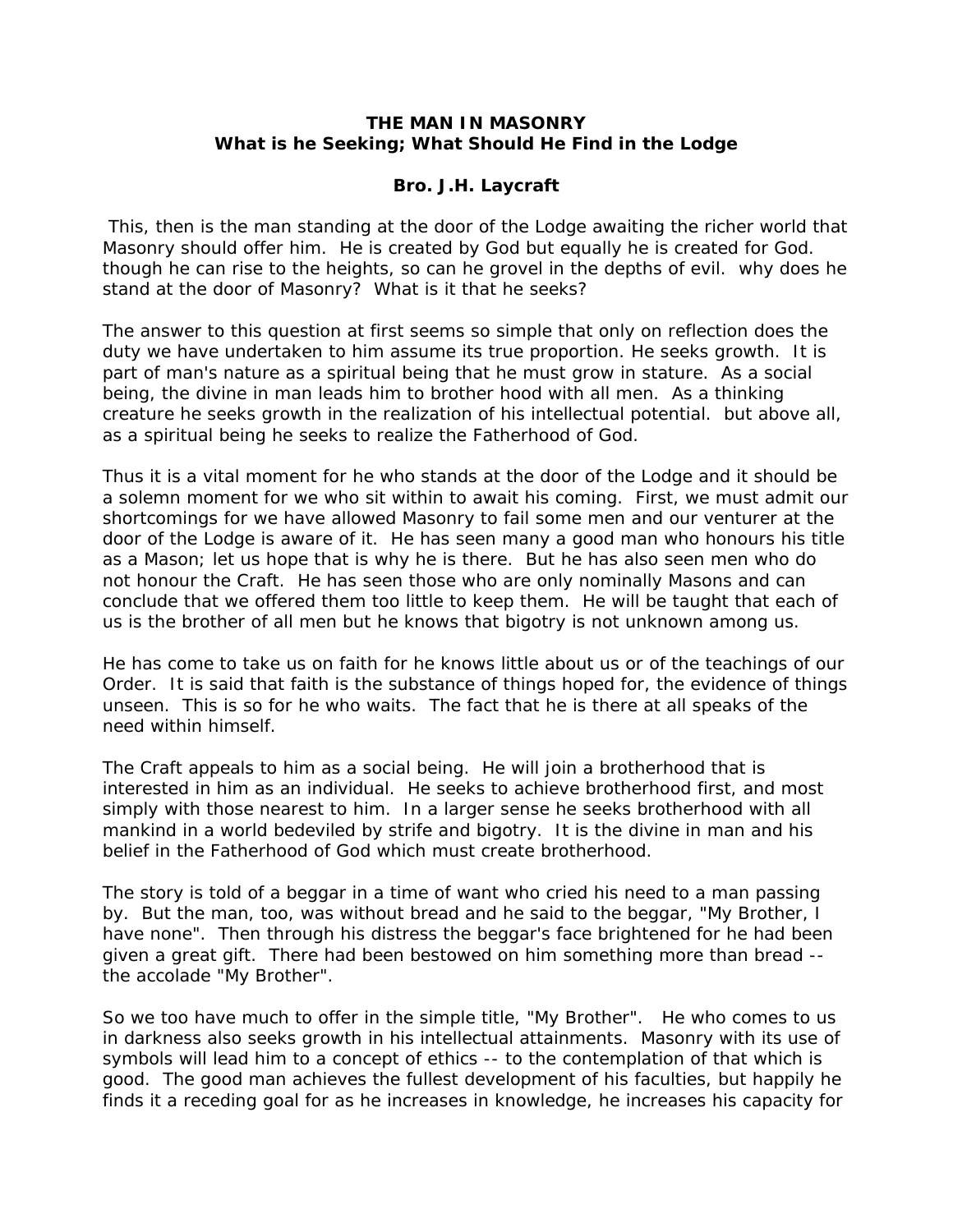knowledge. He seeks an opportunity to reflect, to study, to contemplate, to seek wisdom.

There lived a wondrous good and wise man named Socrates whose name has lighted all ages though he was executed as a criminal. When he received the news that he was to die he smiled. But they said "You should prepare for death". He answered, "I have been preparing for death through all my life for I have learned that true virtue is inseparable from wisdom. We must search for them but we will find them together".

So he seeks growth as a social being and embraces the brotherhood of man; and he seeks to grow in intellectual stature, but that which comprehends the whole is to grow in the knowledge of himself as a spiritual being. It is the inner spirit of himself, though a little less than divine, which is the great gift of God. He must learn the need to feel that above all creation is intelligence and love. Doubters do not achieve; sceptics do not contribute; cynics do not create. Faith is the driving force and that we must help him to perceive. He will not begin to climb the heights without the conviction that life is eternally important and that work well done, in whatever sphere, is part of the unending plan.

The moment before admission to the world of Masonry is a solemn moment for him. How much more is it for each of us lest we bear the burden that we blocked his path. His search will be barren if we make light of the ceremony or do not use the symbols of the Craft, in all their beauty, to instruct and inspire. Unthinking men may use the ritual as though only its form was important and to be letter perfect merely in its words a goal in itself. Unthinking men may have made the whole search more difficult by misleading him about the nature of the experience which is before him. Above all, each of us may fail him because we fail ourselves.

We await him on a foundation built by centuries of tradition and service, and so we will wait in confidence. That should not deter us from a constant and troubled reexamination of that for which we stand so that our Order will ever be a living force in a changing world. The lessons of our Order may be shouted to the world; it is the symbols by which we are taught that are secret.

It is fitting then, that almost the first words he will hear in Lodge will be a prayer -- a petition for assistance. Let each of us there present echo that prayer that we fail him not and that we will meet our responsibility to him as he does to himself.

Man is an eternal being. This let us help him to know. There is divine in man "though Thou hast made him a little less than divine". This let us help him to know. He is made by God; he is made for God. This let us help him to know.

He is as old as his doubt. He is as young as his faith. By his faith he will surmount the doubts which besiege him on his journey. By faith he will make the search for that which endures in time and eternity. This is what he seeks. Let us not fail him.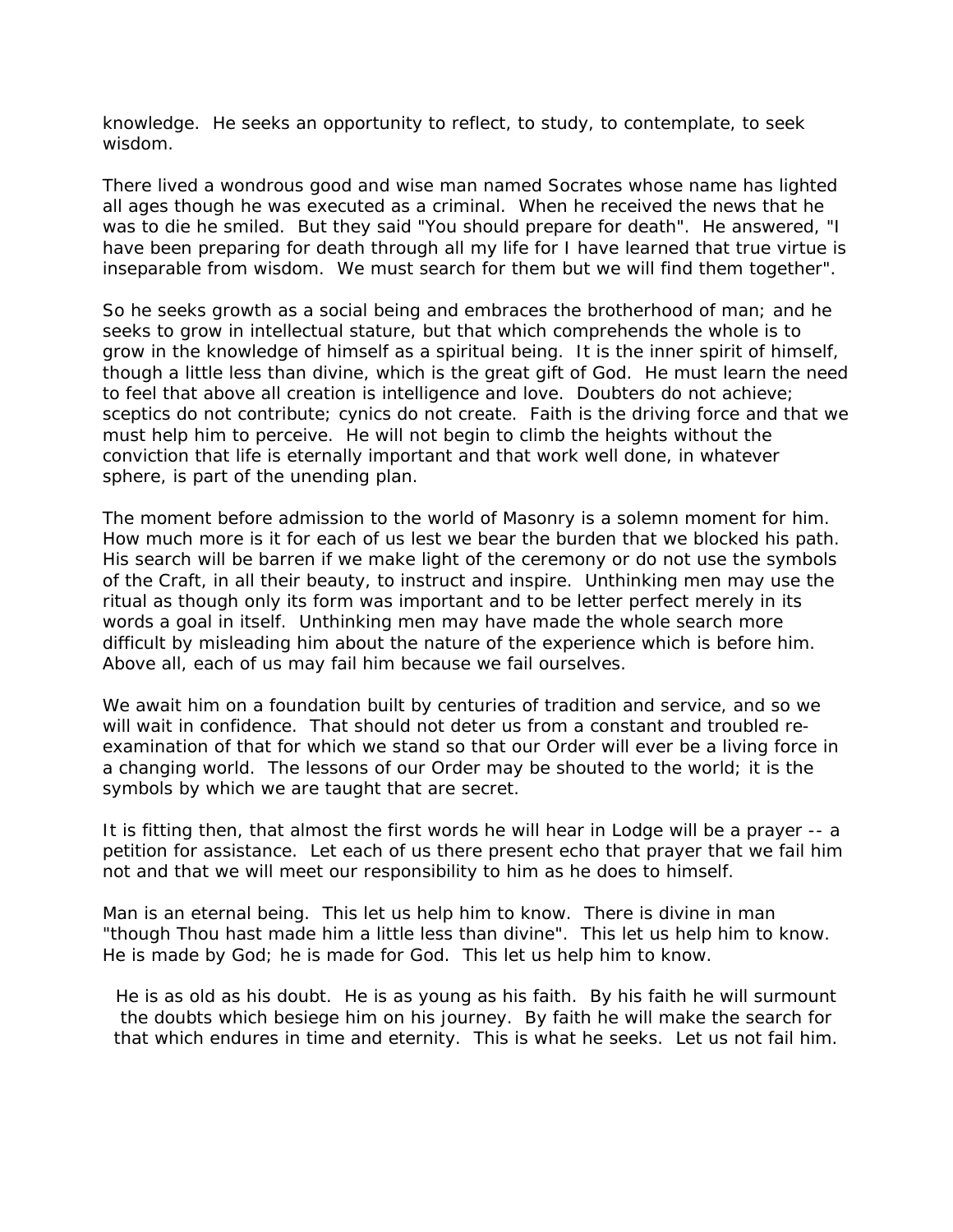### **THE MAN IN MASONRY How Does Masonry Assist Man In His Search**

#### **Bro. Arthur Price**

The short prayer to which Brother Herb laycraft alluded at the entrance of the candidate into the Lodge, invokes the aid of God "to grant that this candidate may dedicate and devote his life to the service of God as to become a true and faithful Brother among us. To be endued with Divine Wisdom, and assisted by the secrets of our Masonic Art he may be the better enabled to display the beauties of true Godliness." One of Websters' Definitions of the word "secret" is, a "mystery" or a "governing principle known only to the initiated". Therefore from this point on, as a Mason, he will be helped by the governing principles of Masonry. Above all he must be dedicated in this as he must be in any other venture. We first invoke the aid of God to assist man in his search, and attempt to augment this with the governing principles of Freemasonry.

From this beginning he is conducted physically around the Lodge to the various stations, where he is given spiritual guidance in the form of lectures in the ritual, by symbols, signs and tokens. His first physical contact after the prayer is at the altar where he takes his solemn O.B. on the V.O.S.L. this significantly enough, he will always be reminded of whenever he gives the Heling Sign of an E.A. The bible is always open at a page appropriate to the particular degree and referring in part to the actual wording and significance of the degree with the S. & C. displayed according to his advancement. These instruments are explained and later used as symbols. In the first degree he is in darkness and seeks the light of Truth, Masonry assists man in his search from the very beginning assuming his knowledge to be the bare minimum. He is informed of the three Greater and three Lesser Lights and given the signs and tokens. He is invested with an apron, the badge of innocence and the bond of friendship. A foundation is laid at the N.E. corner of the Lodge for his spiritual guidance, after which the working tools are presented, which if given in a spirit of sincerity and conviction by the person presenting the tools, is perhaps the most impressive of all the lessons, with the possible exception of the Raising Ceremony. Especially the Working Tools in the Second Degree.

The Square teaches us to regulate our lives and actions by the Masonic Rule and Line and to correct and harmonize our conduct by the principles of Morality and Virtue. This is his first lesson in Morality symbolized by the Square. To be square with each other as well as with the Almighty. This makes us acceptable in His sight. The Level demonstrates that we are all patterned after one another, that we are brothers regardless of our station in life. The common expression "to level" with each other clearly defines truth in its broadest sense, and only goodness and virtue will be our means of elevation in life hereafter. The Plumb teaches us to walk uprightly and with humility before God in the strict path of virtue. To respect our fellow man and avoid those inclinations which may tend to hurt him or cause embarrassment.

The Junior Warden's lecture reveals the ancient history of the foundation of our Order and introduces him to the symbolic ornaments of the Lodge. The three great pillars"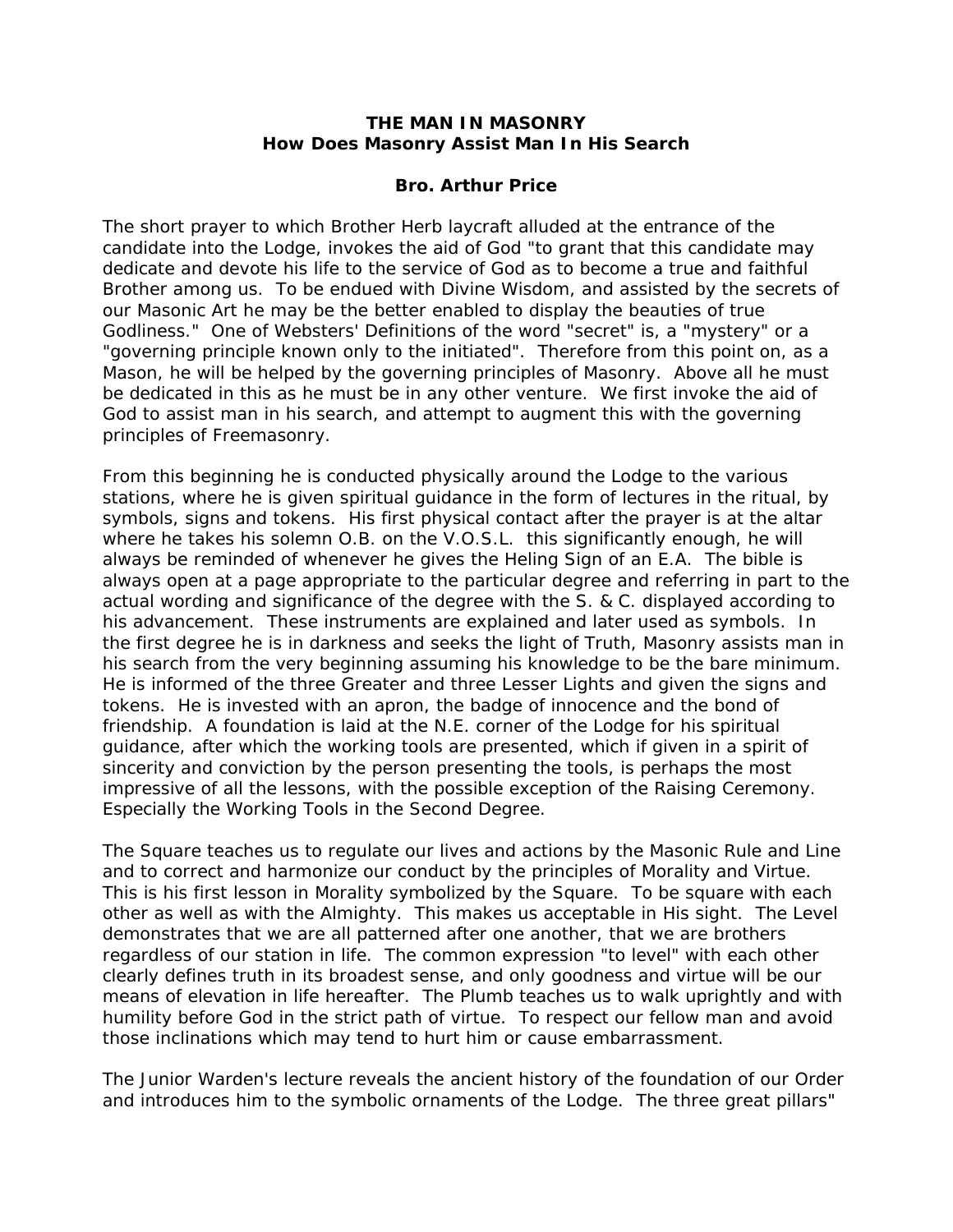Wisdom to conduct us, Strength to support us, and Beauty to adorn the inner man. We must make that wisdom available to the candidate. Our lectures and ritual will give him that strength if given with feeling and conviction and only then will the beauty of Freemasonry begin to adorn the inner man.

Jacob's Ladder, which forms a line of union between Heaven and Charity. The significance of Jacob's ladder on the V.O.S.L. connects the two inasmuch as the teaching of the Bible clarifies our belief in the dispensation of Divine Providence and strengthens our faith enabling us to ascend to the first round. This faith fosters the Hope of sharing some of the promises of these doctrines and enables us to ascend the second round of the Ladder. Charity the third round; "And the greatest of these is Charity". the one virtue which every Mason must possess and practice as far as may fairly be done without injury to himself or family.

The mosaic pavement of the Lodge reminding us of the uncertainty of life on earth and an exhortation to cultivate harmony among our fellow beings, to practice Charity and live in peace with all men. Constant reminding of these qualities and attributes over a long period of time will help man in his search. He is told that the Movable Jewels are to moralize on. But they are not there for his benefit alone and for the short duration of his three degrees, they are for all of us to moralize on, all the time; that is why they lay open in the Lodge. The four tassels, representing the four Cardinal Virtues: Temperance, Fortitude, Prudence and Justice are exemplified and we should contemplate these symbols. They are part of our lives if we are to live as Masons, just as are Virtue, Honour and Mercy, which were practised in an eminent degree by our ancient brethren. The Junior Warden's lecture sums up to say that the tenets of Freemasonry are: Brotherly Love, Relief and Truth. These are the basic principles of the Order --- not mere words in a lecture of the ritual.

Man is seeking a way of life that he sees others are following because his only guide into Freemasonry is, how his friends (who are Masons) behave, and act toward each other. Perhaps the most common reason for his wishing to belong to the Order, is that he has friends who are Masons, and that they are Masons has something to do with this way of life. Here is a different approach to the goodness of life, to the rich rewards of unselfishness, the satisfaction of knowing that you have helped, and the conviction of a life hereafter.

Each time a candidate is introduced, Passed and Raised is an opportunity for us to reexamine ourselves and re-dedicate ourselves in the light of Freemasonry, to the service of God and Man. Freemasonry can and does help man in his search, but man must search his inner self. In the Reader's Digest of August 1966, a well-known psychiatrist, Dr. Smiley Blanton, M.D. wrote an article on the "Bible's Timeless and Timely Insights". He says that if he were asked to choose one Bible passage above all others, it would be this; "And ye shall know the Truth, and the Truth shall make you Free." And if I may be allowed to add to that, it would also make us accepted in every sense of the word.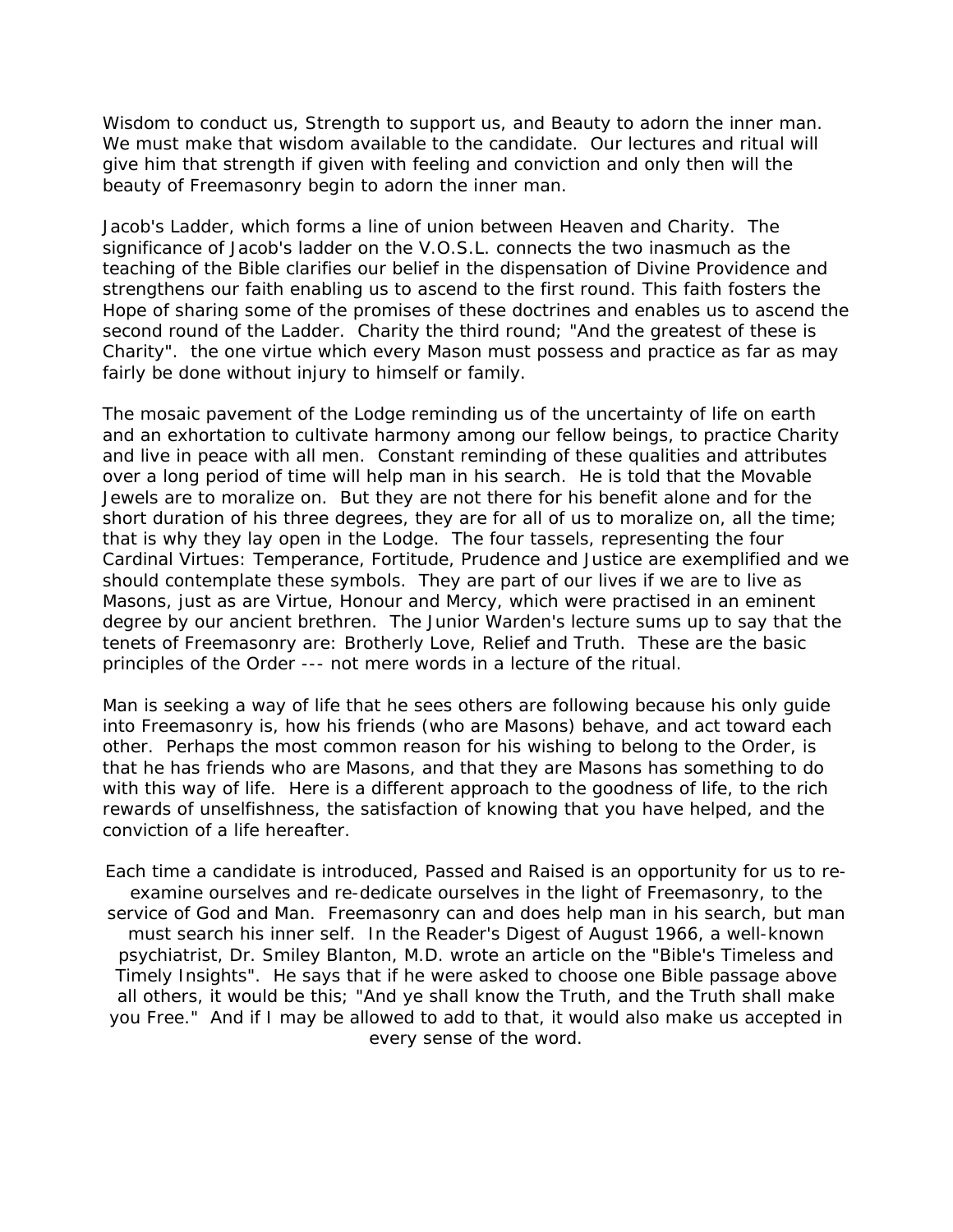### **THE MAN IN MASONRY The Character of the Mature Mason**

#### **Bro. J.S. Woods**

 It is my task to review, or examine, with you the character of the mature mason. To do so we must first ask ourselves: What is maturity? No definition can better that of the dictionary - "the state of being, complete, perfect or ready." Let us consider the aspect of completion. In this context we see the Brother who has completed his progression to the Sublime Degree. No other formal step in craft masonry remains to be taken. He stands before us, and the world, to all intents and purposes a "completed" mason. But is he? Does the end of the ritualistic road produce the "complete" mason. We all know that it does not. We must turn again and again to the yardsticks expressed in the ritual until we can say of him that, by study and contemplation, observation and example and an acceptance of his fraternal responsibilities, he has met the challenge of his own human frailty and learned the real lesson of masonry.

Of all the yardsticks contained in the ritual there is the one which encompasses the whole and that is - Charity. As the lodge room and the jewels are the physical and as the ritual is the mental so is Charity the spiritual aspect of Freemasonry. In the Junior Warden's lecture in the Canadian Rite first degree the new mason is told that Charity is the greatest of all the virtues and it is said:

"... and the mason who is possessed of this virtue, in its most ample sense, may justly be said to have arrived at the pinnacle of Freemasonry..."

What, actually, is this great virtue?

We are all familiar with Paul's First Epistle to the Corinthians wherein he speaks of charity (and I here crave your indulgence for a certain Masonic license in interpretation) and he says:

"Though I speak with the tongues of men and of angels and have not charity, I am become as sounding brass, or a tingling cymbal.

Eloquence does not make a charitable mason.

"And though I have the gift of prophecy and understand all mysteries, and all knowledge; and though I have all faith, so that I could remove mountains and have not charity; I am nothing."

Knowledge of ritual and blind adherence to the craft do not make a charitable mason.

"And though I bestow all my goods to feed the poor, and though I give my body to be burned, and have not charity, it profiteth me nothing."

Alms and self-sacrifice do not make a charitable mason.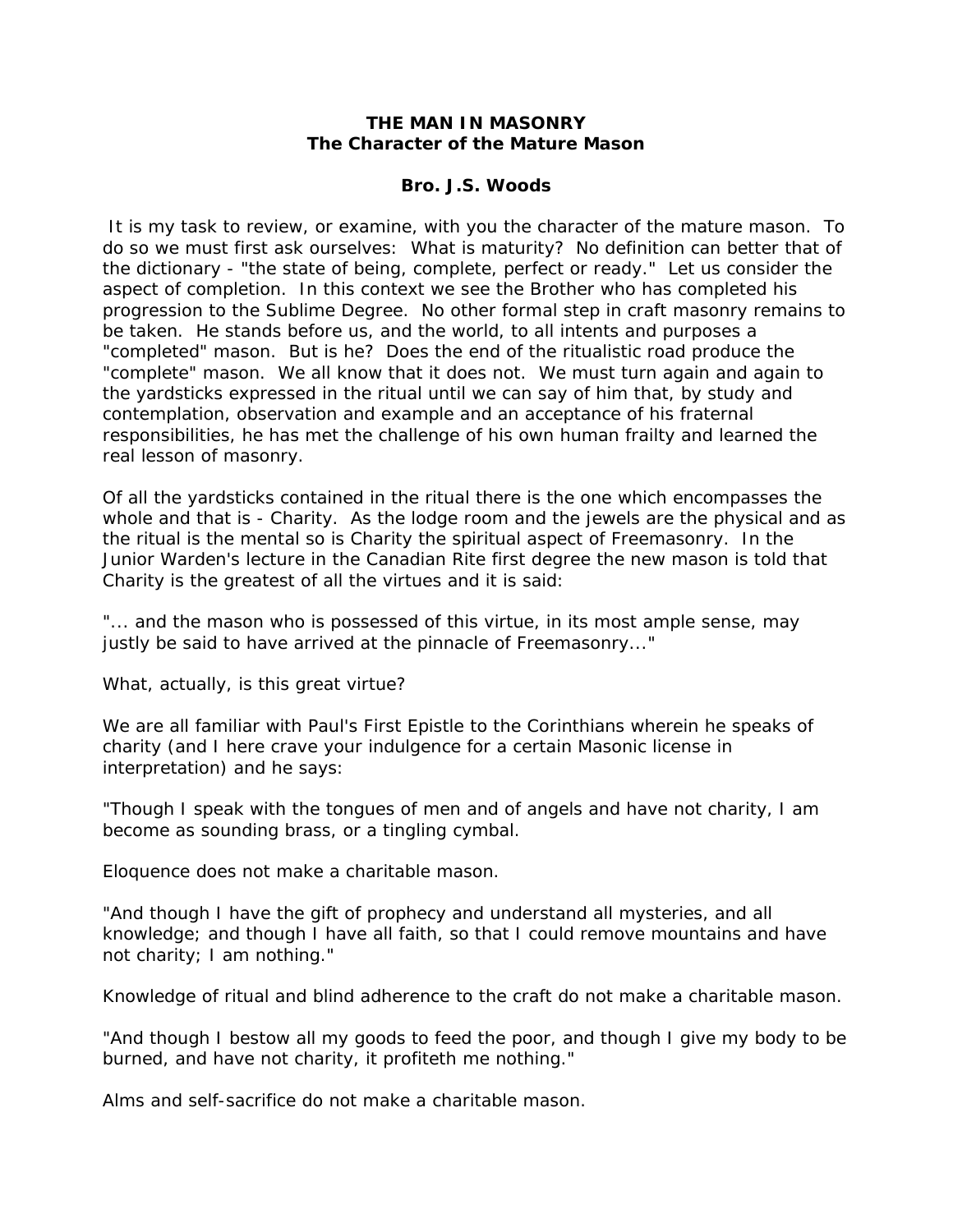What then is this "charity" of which the Apostle speaks; which is the essence of masonic maturity? If it is not to be found in eloquence, knowledge, faith, alms or self-sacrifice what is it? Let us again turn to the dictionary. The Shorter Oxford English Dictionary gives five definitions of charity in the following order:

- 1. Christian love; especially the Christian love of our fellow-men.
- 2. Love, natural affection, spontaneous goodness.
- 3. A disposition to judge hopefully of men and their actions and to make allowances for their shortcomings.
- 4. Benevolence, especially to the poor.
- 5. Alms.

We will discard the last two definitions our of hand as we are concerned with values other than the material. In the first three definitions we come closer to the "charity" of which St. Paul spoke. It is a human relationship - call it affection or love if you wish - but its object is not another person or persons as an individual or as individuals, it is the humanity in such person or persons and is therefore a relationship at large as it were. The third definition gives us the clue - it is a "disposition". A disposition to view one's fellow-men tolerantly, or, "to judge hopefully" of them. Why? Because the mature mason has learned through the craft that man is, without any doubt whatever, and Eternal Being; an Eternal Being burdened with mortality, wending a tortuous path through that mortality to a reward beyond his comprehension - a union with God. And the mature mason knows that what every man requires on that long and arduous journey is not calumny and obstruction but encouragement and assistance. He recognizes a brother of the dust and with him he shares, in humility, whatever experience, knowledge or wisdom he has garnered, through the grace of God, on his own journey.

This then is the basis of masonic maturity - an understanding of charity as an intrinsic part of character and not an act of volition; a recognition that masonic charity is a matter of tolerance in human relationships which can best be acquired through constant application to that greatest of all masonic studies - the knowledge of oneself. For it is in ourselves we ought to recognize the errors we condemn in others and from our own experience we ought to find how others can best amend themselves and encourage them to that end. And it is only in ourselves that we can find the immortal principle which makes us children of God and through His grace the inheritors of Eternity.

Tolerance, however, is easier in the word than in the deed. Even as we condemn the masonic bigot and the barren ritualist we deny the very tolerance we preach. In the presentation of the Second Degree Working Tools to the Master on his installation we are instructed "to hold the scales of justice with an equal poise" and "to bend neither to the right hand nor the left from the strict path of duty" and "to observe a due medium between avarice and profusion." The whole lecture demonstrates the difficulty of striking that middle line between tolerance and indifference on the one hand and tolerance and repression on the other. The mature mason is one who has come as close as is possible to striking that line - to hew to it is the very perfection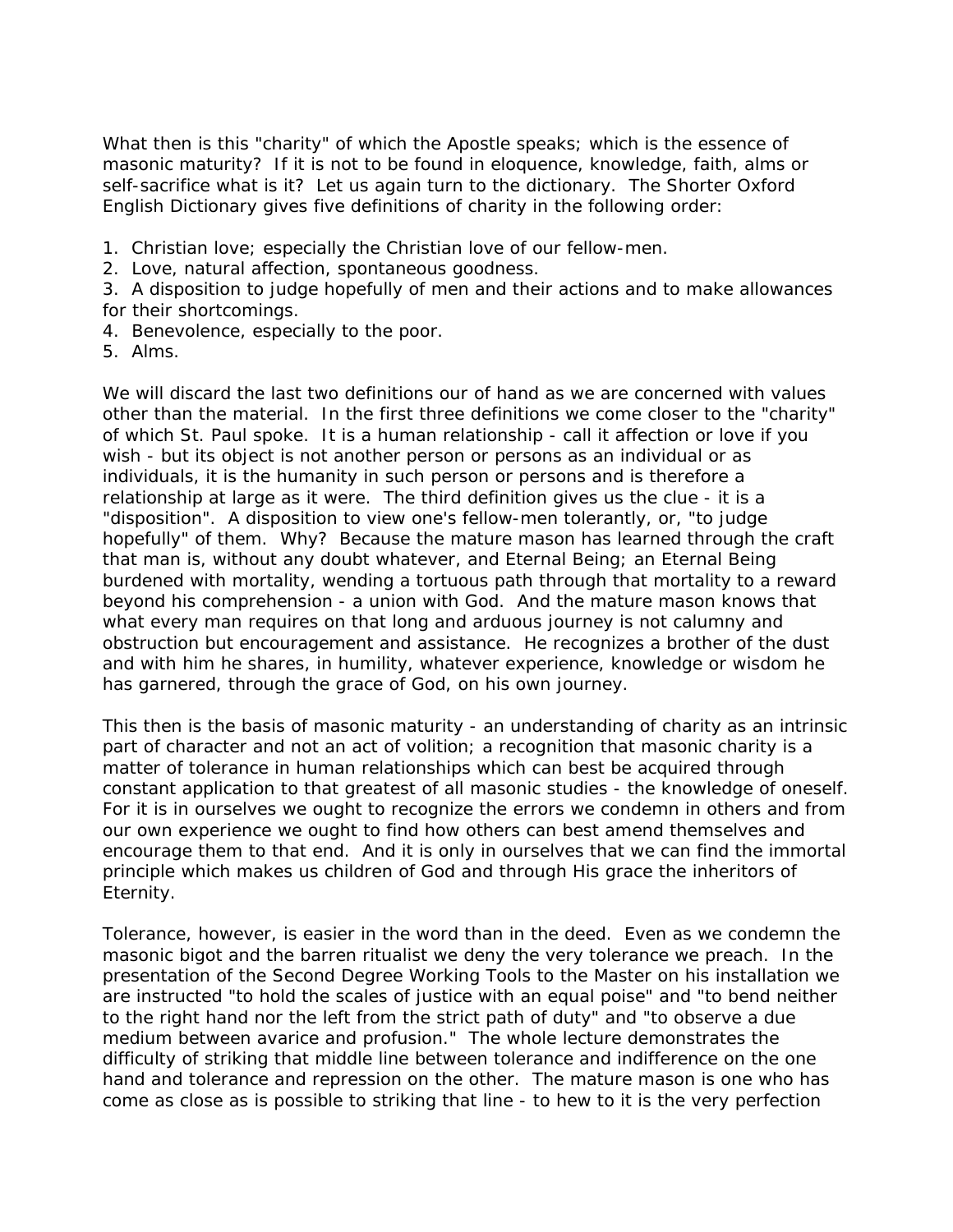we all seek. The mature mason does not condemn but corrects; does not decry but encourages; does not expose but enlightens. As he is adjured to do in the charge delivered to him as a Fellowcraft: he judges with candor, admonishes with firmness and reprehends with mercy - or should we say "charity"?

He does so because he has the disposition to judge hopefully of men and makes due allowance for their shortcomings knowing full well how far he himself is from perfection.

The answer to the whole question of maturity and charity in the mason is to be found exactly where we should expect it to be found - in the Volume of the Sacred Law. There it is summed up and clearly set forth in those two great commandments of the Old Testament which Christ declared in the New to contain all of the Law and the Prophets:

Thou shalt love the Lord they God with all thy heart and with all thy soul and with all thy might; and thou shalt love they neighbour as thyself.